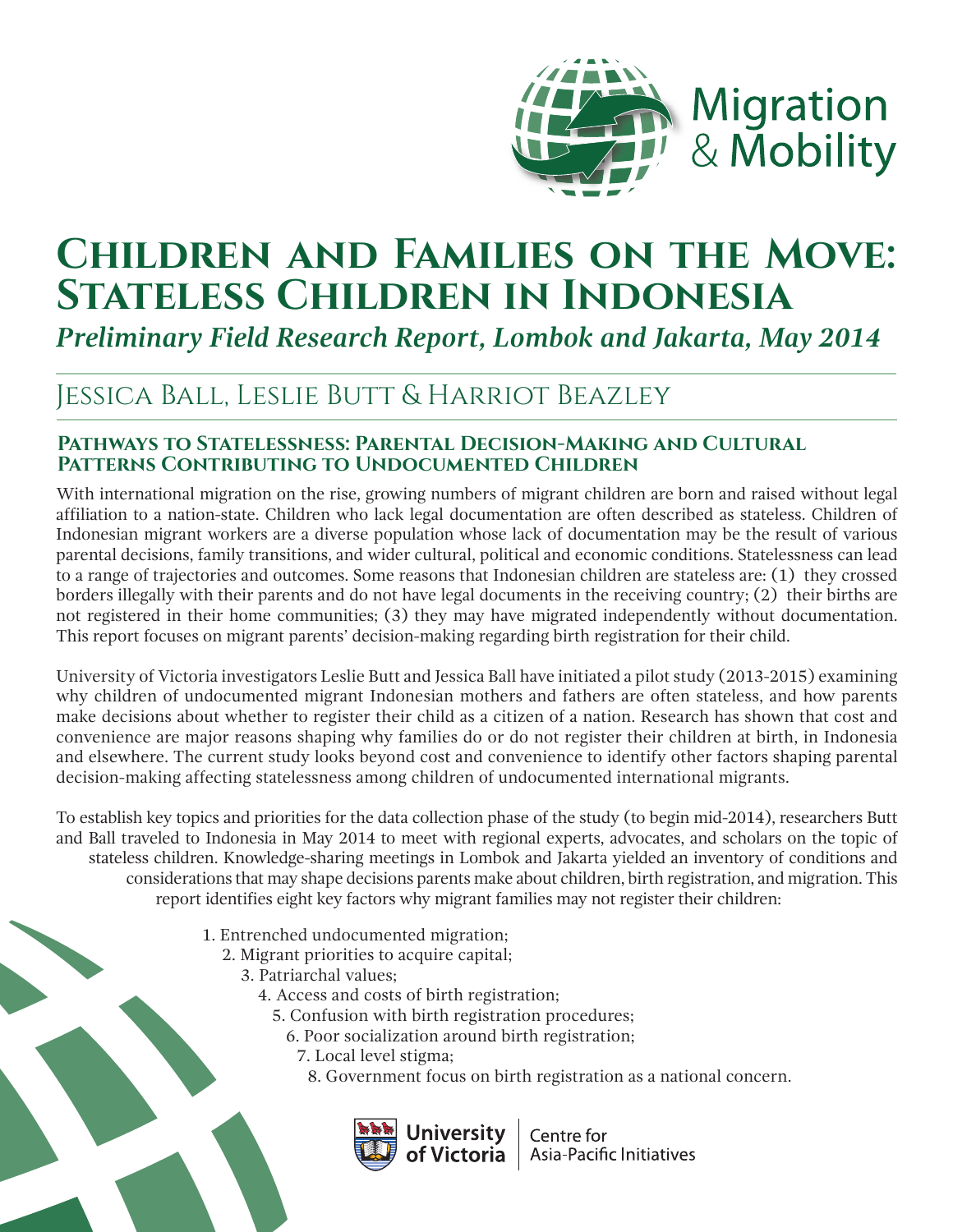

The following summary reflects views expressed by meeting participants, and not necessarily the views of the investigators or of organizations that participated in the meetings.

#### **Factors identified by participants as increasing statelessness for children of migrant families:**

1. High rates of institutionalized, undocumented migration. Participants described high patterns of Indonesian out-migration, especially from three main sending provinces: East Java, Nusa Tenggara Timor (NTT), and Nusa Tenggara Barat (NTB). Most migrants travel to Malaysia and Saudi Arabia. In Lombok (NTB province), more men than women migrate. Men tend to travel to Malaysia, and use a long-standing land and water route via Sumatra and Riau. Women are more likely to travel to Saudi Arabia. Participants estimated that roughly 50% of migrants from Lombok are undocumented. While some participants perceived a recent decrease in undocumented migration, others perceived that numbers are still high, and that men are more likely to travel without documentation than women. Most migration is arranged by brokers who profit by lending money to enable migration.

Meeting participants perceived that children of migrant parents are very often stateless. These stateless children are most often found in three places. First, they may be undocumented and living in their home community with relatives while one or both parents travel. Second, they may be living without documentation in the receiving countries of Malaysia or Saudi Arabia, and may live there with or without parents. Third, the stateless child may be in a holding zone in the receiving country in places such as refugee camps or embassy safe houses, usually without parental accompaniment.

2. A drive to migrate in search of social and fiscal capital often takes priority OVER SECURING CHILDREN'S CITIZENSHIP. Participants described how migration is seen as a way for individuals – particularly young men and women – to acquire both social and monetary capital. Because of a perceived lack of employment opportunities, young men and women may go abroad to find "better work." Often this work is similar or identical to work they would do in their home province (domestic work or manual labour), but there is a prestige associated with overseas employment – regardless of the nature of the work or financial compensation. Overseas work is also seen as a way to acquire the funds and social status required to be a valued member of their family. Young men may work overseas as migrant labourers for a time before returning home to get married. Young fathers may go overseas to make money to pay the costs associated with cultural rituals for newborn infants. Women may travel overseas in search of a husband. Both female and male migrants may send remittances in order to provide for the care of children left behind, to repair or improve homes, and to purchase luxury items such as cell phones or televisions. For these migrants, acquiring birth registration for a child appears to be less important than acquiring social or fiscal capital.

3. Patriarchal cultural values can affect birth registration decisions for sons AND DAUGHTERS. Participants at the Lombok meeting described migrant fathers as the primary decisionmakers with regards to birth registration, child-rearing, and family income. If the father is working overseas, it is likely the child will not be registered. The decision to register children is often left until the child reaches school age, since birth registration is increasingly required to attend government schools. Within this patriarchal

Both Jessica Ball and Leslie Butt are based at the University of Victoria, Canada. Jessica Ball can be contacted at: jball@uvic. ca; or http://ecdip.org/. Leslie Butt can be contacted at: lbutt@uvic.ca. The project investigators also include: Harriot Beazley, Ph.D, from University of the Sunshine Coast, Australia; Nurul Ilmi Idrus, Ph.D., from Hasanuddin University, Indonesia; and Untung Waluyo, Ph.D., from the University of Mataram, Indonesia.The Jakarta workshop on May 8 was organized by Save the Children Indonesia. The Lombok workshop on May 6 was organized by the University of Mataram. We are extremely grateful to all members of the research and organizing teams for their work in organizing these meetings. We thank the participants in the meetings for generously sharing their insights and expertise with the research team.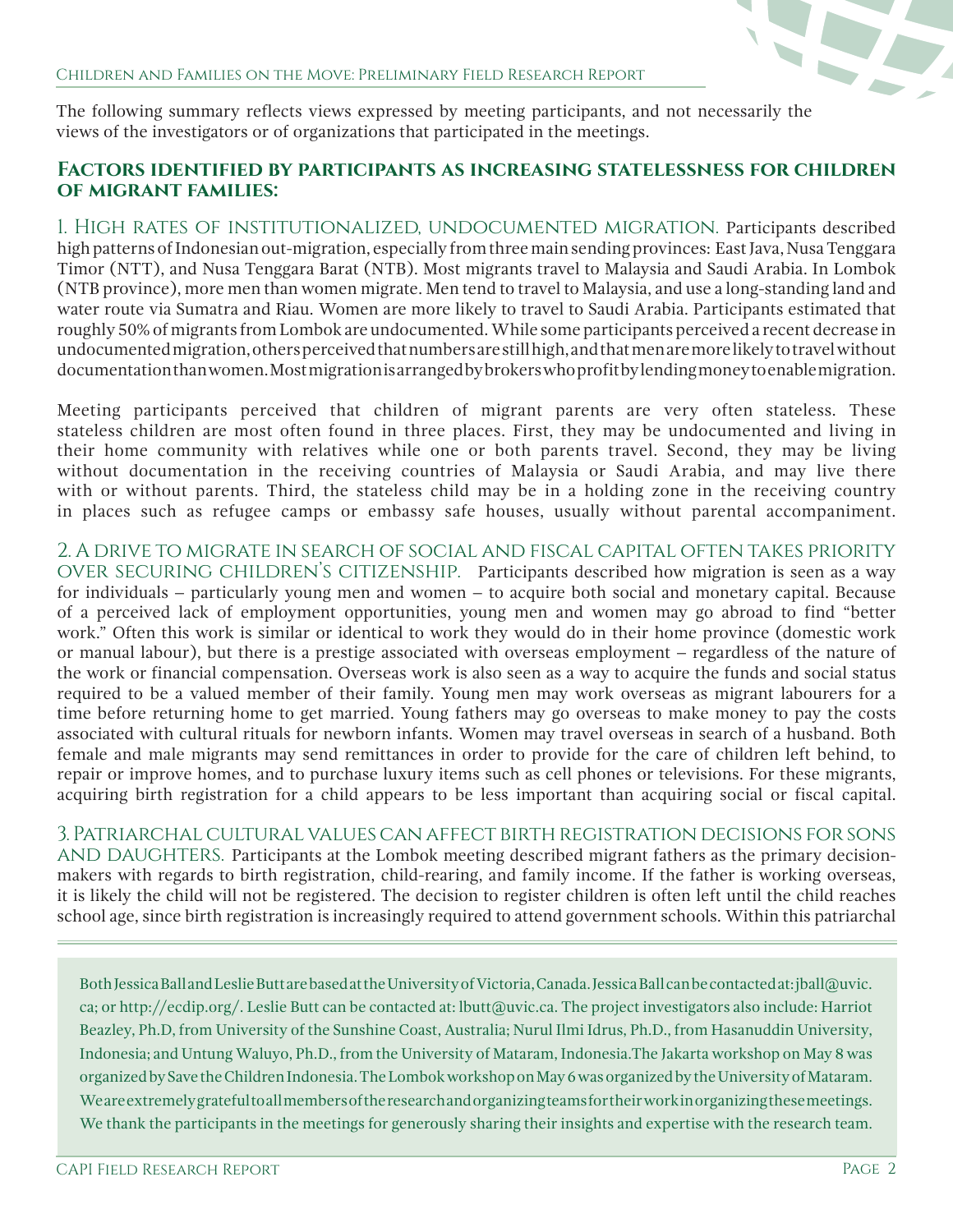#### Children and Families on the Move: Preliminary Field Research Report

culture, boys' education is prioritized over girls' education, and boys are more likely to be registered than girls. The father may opt not to register his daughter and send her to school, in favour of keeping her at home to help with the family. Participants estimated that up to 90% of girls from low-income families do not have birth certificates. These girls are more likely to marry early. Some participants noted that women's status may be increasing because families increasingly see the value of girls as potential migrants with the capacity to send remittances home. Some families encourage the marriage of very young daughters, because once the daughter is married she is able to travel. Young girls are more vulnerable to rape, and may become pregnant while abroad and give birth to a child who is stateless. Women appear to be major decision-makers concerning statelessness of children when outside of Indonesia. Yet, overall, the voices of women are underrepresented in decisions made at all levels within Indonesia, from the family, to the village, to advocacy agencies and governments.

4. Distance, hidden costs, and forgeries discourage many families from birth REGISTRATION. Many participants stressed the importance of cost and convenience of birth registration. Physical distance poses one of the greatest barriers to birth registration. Birth certificates must be acquired in regional centers; this can sometimes require arduous and costly travel, especially for rural residents. Costs of birth registration may include fees associated with obtaining a marriage certificate. Participants suggested that there



may be informal "cigarette money" or "administration" costs requested within the various offices, which can add up in some cases to as much as Rp.500,000 (USD\$50). Parents may have to pay for the services of a middleman or "broker" to acquire a birth certificate, not realizing that the registration process does not require brokers, and that brokers may be delivering false documents. Falsified documents may contribute to undocumented migration patterns at a later date, if the children try to apply for a passport or an overseas work visa. Many participants noted conditions might improve if certification was moved to a sub-district or

village level, thereby eliminating the need for brokers and eradicating some of the hidden costs of registration.

5. Confusion over required documentation discourages birth registration. Changes to birth registration laws in the past two years have generated widespread confusion over criteria for birth registration. Even participants in the project meetings disagreed about what forms are needed in order to register children's birth, whether registration must occur in the child's district of birth or in the parents' region of birth, and what the process is for single mothers who wish to register their child. However, most participants agreed that the marriage certificate poses a serious obstacle to birth registration. Even though a new national law has allowed children to be registered without a marriage certificate, the certificate continues to be required at many local offices. Participants described other scenarios that are especially challenging for migrant parents to register a child, including when parents do not have legal documentation of their marriage, if the child is conceived outside of marriage, if the child is born overseas, or if the father is working overseas. Participants noted a high divorce rate among